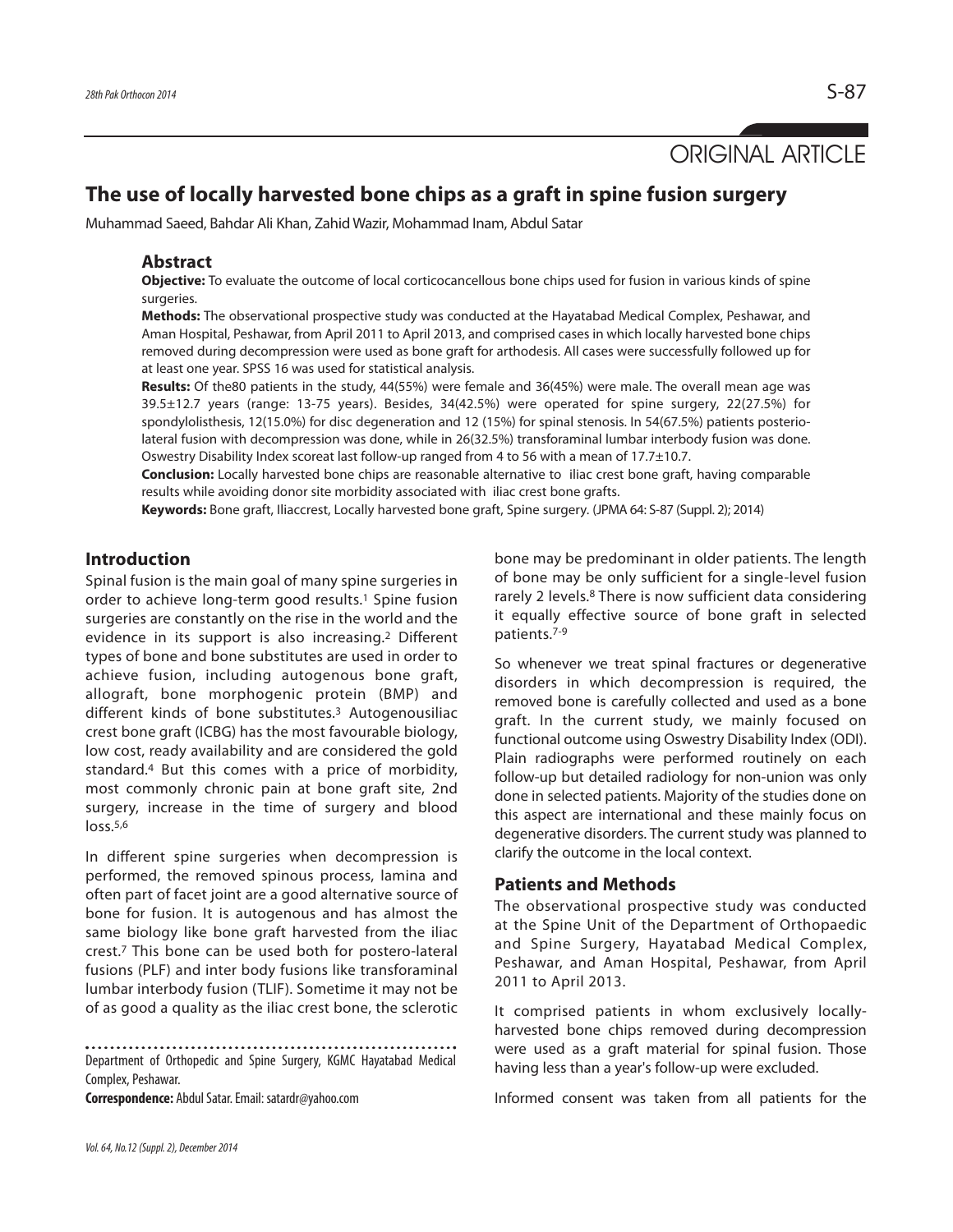primary surgery, mentioning clearly that bone graft may be taken from iliac crest if required. All the patients were thoroughly prepared preoperatively. Trauma patients were first stabilised according to Advanced Trauma Life Support (ATLS) protocol. In patients with disc degeneration disease, psychological components were kept in mind. Bone graft in these patients was obtained during decompression from lamina, spinous process and part of facets in TLIF. Soft tissue from the bone was removed and then cut into small chips. Bone was used for posterior-lateral or interbody fusion. At the end of the surgery, drain was used in most of the cases and intravenous (IV) antibiotics were used for 5 days. Initial mobilisation was done as early possible. All patients were followed up at 2 weeks, then monthly for 3 months, and then every 3 months for one year. At every follow-up, plain radiographs were obtained to assess the implant, and to see if there was any sign of failure or deformity progression. At 3 months and thereafter every three months functional assessment was done using ODI. Patients were not assessed routinely for union progression. If non-union was suspected, the modified Lee criteria9 was used. All data was analysed using SPSS 16.

## **Results**

Of the 80 patients in the study, 44(55%) were female and 36 (45%) were male. The overall mean age was 39.5±12.7 years (range: 13-75 years) (Table-1).

#### **Table-1:**Statistics.

|                       |         | <b>Age in Years</b> | VAS     | <b>ODI Scoring At</b><br><b>Last Follow Up</b> |
|-----------------------|---------|---------------------|---------|------------------------------------------------|
| N                     | Valid   | 80                  | 80      | 68                                             |
|                       | Missing | 0                   | 0       | 12                                             |
| Mean                  |         | 39.49               | 3.7000  | 17.6912                                        |
| Median                |         | 40.00               | 4.0000  | 16.0000                                        |
| Mode                  |         | 45                  | 4.00    | 8.00                                           |
| <b>Std. Deviation</b> |         | 12.767              | 1.06021 | 10.66065                                       |
| Minimum               |         | 13                  | 1.00    | 4.00                                           |
| Maximum               |         | 75                  | 7.00    | 56.00                                          |

VAS: Visual Analogue Score

ODI: Oswestry Disability Index.

#### **Table-2:** Diagnosis.

|       |                                  | <b>Frequency</b> | Percent | <b>Valid</b><br>Percent | <b>Cumulative</b><br><b>Percent</b> |
|-------|----------------------------------|------------------|---------|-------------------------|-------------------------------------|
| Valid | Spondylolisthesis                | 22               | 27.5    | 27.5                    | 27.5                                |
|       | <b>Spine Fractures</b>           | 34               | 42.5    | 42.5                    | 70.0                                |
|       | <b>Spinal Stenosis</b>           | 12               | 15.0    | 15.0                    | 85.0                                |
|       | <b>Disc Degeneration Disease</b> | 12               | 15.0    | 15.0                    | 100.0                               |
|       | Total                            | 80               | 100.0   | 100.0                   |                                     |

**Table-3:** Disability severity.

|       |          | Frequency | <b>Percent</b> | <b>Valid</b><br><b>Percent</b> | <b>Cumulative</b><br><b>Percent</b> |
|-------|----------|-----------|----------------|--------------------------------|-------------------------------------|
| Valid | Minimal  | 44        | 55.0           | 55.0                           | 55.0                                |
|       | Moderate | 22        | 27.5           | 27.5                           | 82.5                                |
|       | ΝA       | 12        | 15.0           | 15.0                           | 97.5                                |
|       | Severe   | 2         | 2.5            | 2.5                            | 100.0                               |
|       | Total    | 80        | 100.0          | 100.0                          |                                     |

**Table-4:** Diagnosis-disability severity cross-tabulation.

|       |                             |    | Minimal Moderate | <b>NA*</b> | Sever | Total |
|-------|-----------------------------|----|------------------|------------|-------|-------|
|       | Diagnosis Spondylolisthesis | 10 | H                |            |       | 22    |
|       | Spine fractures             | 21 |                  | 17         | 0     | 34    |
|       | Spinal stenosis             | 6  |                  |            |       | 12    |
|       | Disc degeneration disease   |    |                  |            |       | 12    |
| Total |                             | 44 | วว               | 17         |       | 80    |

\*NA 12 is missing ODI was not calculated.

The most common surgery was for spine factures in 34(42.5%) patients, followed by 22(27.5%) for spondylolisthesis, 12(15.0%) for disc degeneration and 12(15%) for spinal stenosis (Table-2). In 54(67.5%) patients PLF with decompression was done, while in 26(32.5%) patients TLIF was done.

ODI scoring at last follow-up ranged from 4 to 56 with a mean of 17.7±10.7.Of the total, 44(55%) had minimal disability, 22(27.5) had moderate, 2(2.5%) had severe disability, while in 12(15%) patients ODI scoring was not possible due to their neurological condition (Table-3). In these patients, back pain intensity was measured by visual analogue score (VAS) and radiological features were considered for outcome measurements. In 6(7.5%) patients, VAS was 4, in 4(5%) It was 3 and in 2(2.5%) it was 5.

Out of 34(42.5%) trauma patients, there was only 1(2.9%) with moderate disability and 21(61.7%) had minimal disability. In 12(35.3%) patients with trauma, ODI scoring could not be done. Among those with degenerative disk disease (DDD), 7(58.3%) of the 12 patients had minimal disability, while 5(41.7%) had moderate. Out of 22(27.5%) patients of spondylolisthesis, 10(45.4%) had minimal disability, 11(50%)had moderate and 1(4.6%)had severe disability. Of the 12(5%) patients treated for spinal stenosis 6(50%) had minimal, 5(41.3%) had moderate and 1(8.7%) had severe disability (Table-4).

Overall, there were complications in 6(7.5%) cases. Among them, 3(50%) developed infection diagnosed on the bases of pain, fever and discharge. They were in early postoperative period. Wound exploration was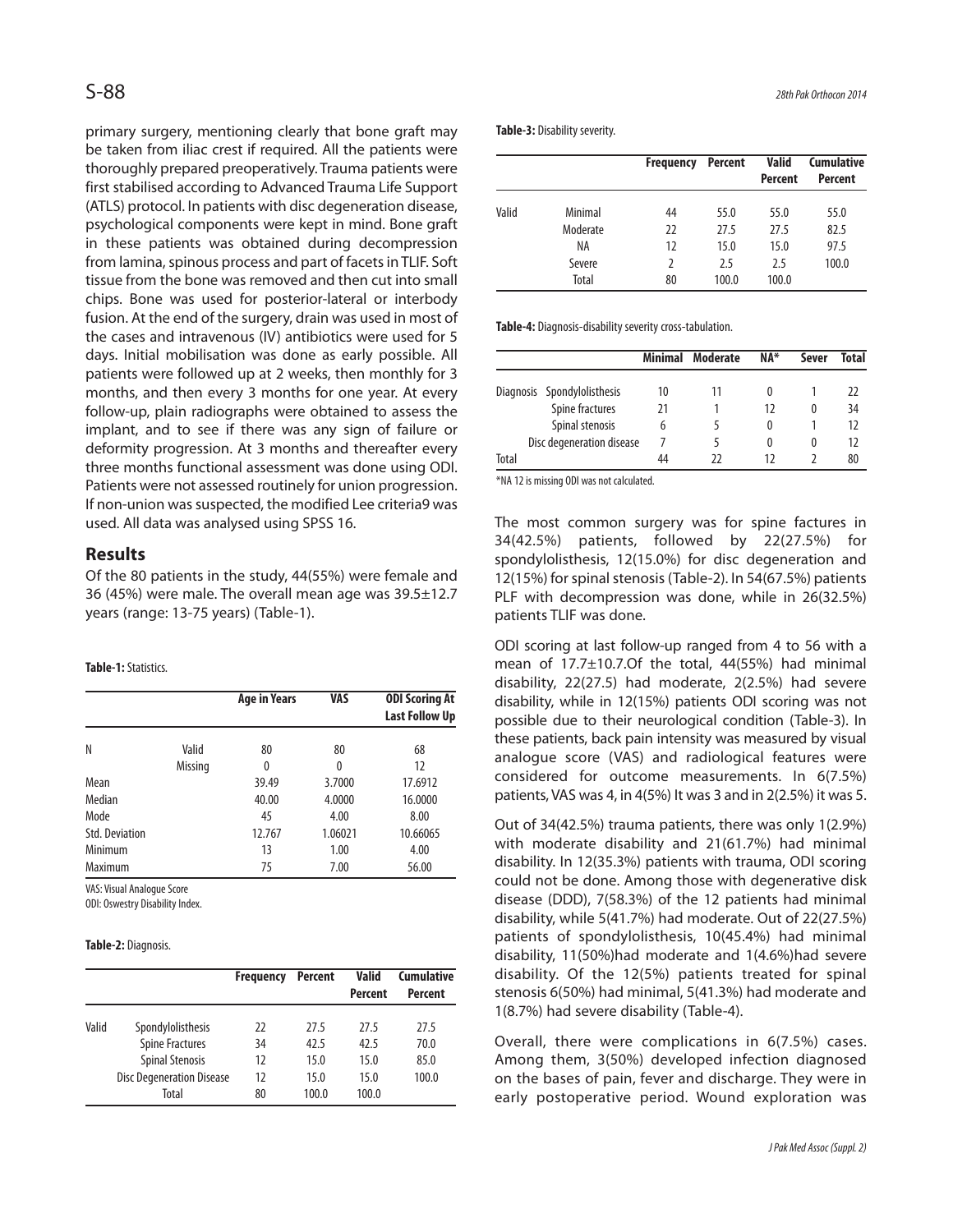performed immediately with specimen sent for culture, wound was washed and closed. All the three responded well and were kept for 2 weeks on IV antibiotics and then on oral antibiotics. Two (33.3%) patients in whom short segment fixation was done for trauma came with implant failure with no signs of deformity progression and pain. Only the implants were removed and both did well. One (16.6%) patient in whom TLIF was performed 2 years back came with severe pain, disability (56 ODI) for a month due to implant failure. Chronic infection was excluded by erythrocyte sedimentation rate (ESR) and C-reactive protein (CRP). Also, 3D computed tomography (CT) was done and it showed no fusion. He was re-operated. Readjustment of pedicle screws and rod construct was done and bone graft taken from the iliac crest was put in. He had dramatic relief soon after the surgery.

#### **Discussion**

It is a well-established fact that iliac crest is the most common source of bone harvest in spine surgery. It has overall good results in terms of fusion rates and functional outcomes.<sup>10</sup> In our part of the world it is almost exclusively the sole source of bone graft as here financial issues come into play and majority of our patients cannot afford allografts, bone substitutes and bone morphogenic proteins.

A study of 224 patients reported the results of singlelevel instrumented PLF with ICBG. It reported 7.6% graft-related complication and achieved union in about 90% patients at 2 years. The mean ODI score was 25.3.<sup>11</sup> In one of our previously published series of 139 patients, 45(32.4%) had some pain at the bone graft site; 8(5.8%) had early deep infection, 6(4.3%) had early superficial infection, and 9(6.4%) patients had superior gluteal nerve injury evident by parasthesia in the zone of distribution.<sup>12</sup> As is evident from our data, laminectomy bone chips used as a bone graft are free of these complications. The overall results are comparable. In our study the mean ODI was 17.7 and majority had minimal disability. Our score may look good compared to the above study, but it may be due to the fact that our sample was comparatively diverse. If we only compare our patients with degenerative disorders, then majority of the patients had moderate disability like them.

One study compared the results of ICBG and laminectomy bone chips. It reported 65% fusion rate for locally harvested bone graft, while 75% for ICBG. But in single-level fusion rate, locally harvested bone chips achieved 80% fusion. There was slightly better Improvement in ODI score compared to ICBG group, but it was not statistically significant. Clinical outcome was not related to fusion.<sup>13</sup> This is why we focused in our study on functional aspects rather than on radiology.

A study on the use of laminectomy bone chips in the treatment of lumbar spondylolisthesis reported 94% union.<sup>14</sup> Similarly, another study reported 90% union rate for laminectomy bone chips although it had mixed it with bone morphogenetic proteins (BMP).<sup>15</sup> Though our study focused on functional outcomes and not all the patients were followed up for 2 years, our results are comparable to these studies.

If locally harvested bone graft produces comparable results and avoidsmorbidity of ICBG, it is a good alternative and should be used wherever the conditions permit.

#### **Conclusion**

Locally harvested bone chips are reasonable alternatives to ICBG, which produces comparable results in selected patients and avoid the morbidity associated with ICBG harvest.

#### **References**

- Carreon LY, Glassman SD, Howard J.Fusion and nonsurgical treatment for symptomatic lumbar degenerative disease: A systematic review of Oswestry Disability Index and MOS Short Form-36 outcomes.Spine J 2008;8:747-55.
- 2. Mummaneni PV, Dhall SS, Eck JC, Groff MW, Ghogawala Z, Watters WC 3rd, etal. Guideline update for the performance of fusion procedures for degenerative disease of the lumbar spine. Part 11: Interbody techniques for lumbar fusion. J Neurosurg Spine2014;21:67-74.
- 3. Chau MT, Mobbs RJ. Bone graft substitutes in anterior cervical discectomy and fusion. Eur Spine J 2009;18:449-64.
- 4. Belthur MV, Conway JD, Jindal G, Ranade A, Herzenberg JE. Bone graft harvest using a new intramedullary system. ClinOrthopRelat Res 2008;466:2973-80.
- 5. Banwart JC, Asher MA, Hassanein RS.Iliac crest bone graft harvest donor site morbidity: A statistical evaluation. Spine (Phila Pa 1976) 1995;20:1055-60.
- 6. Sasso RC, LeHuec JC, Shaffrey C. Iliac crest bone graft donor site pain after anterior lumbar interbody fusion: a prospective patient satisfaction outcome assessment.J Spinal Disorder Tech 2005;18:77-81.
- 7. Kho VK, Chen WC, Hjh J. The results of posterolateral lumbar fusion with bone chips from laminectomy in patients with lumbar spondylolisthesis. Chin Med Assoc 2004;67:575-8.
- 8. Chang CH, Lin MZ, Chen YJ, Hsu HC, Chen HT.Local autogenous bone mixed with bone expander: an optimal option of bone graft in single-segment posterolateral lumbar fusion.SurgNeurol2008;70Suppl 1:S1:47-9.
- 9. Patil SS, Rawall S, Nagad P, Shial B, Pawar U, Nene AM. Outcome of single level instrumented posterior lumbar interbody fusion using corticocancellous laminectomy bone chips. Indian J Orthop 2011;45:500-3.
- 10. Putzier M, Strube P, Funk JF, Gross C, Monig HJ, Perka C et al.